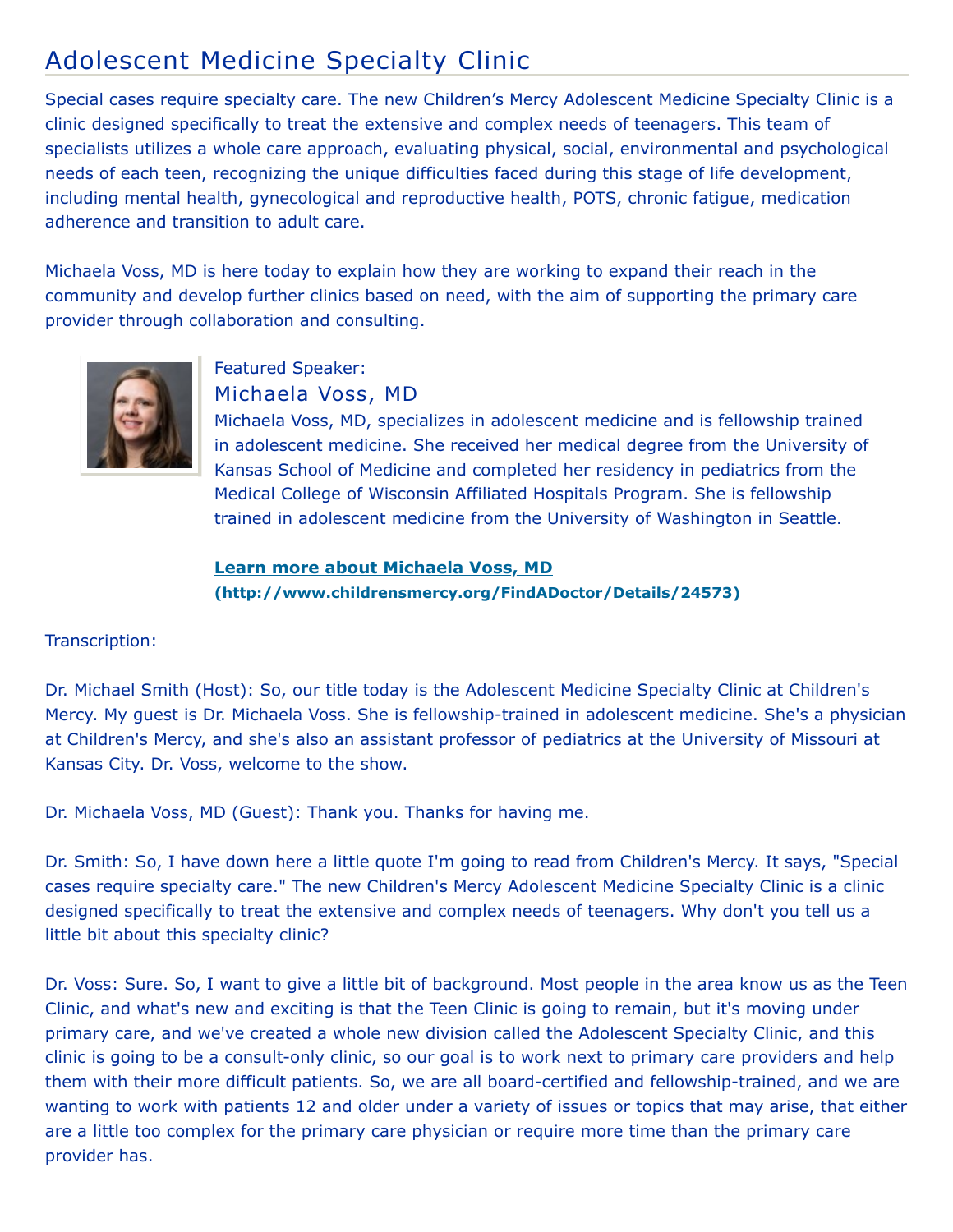Dr. Smith: Yeah. So, this clinic is really fulfilling what's an important need, and it takes on what Children's' Mercy calls a multi-disciplinary approach. Why don't you tell us a little bit about that? Like who is actually involved in seeing the teenagers at the clinic?

Dr. Voss: Sure. So, depending on what they're coming for, there might be a variety of different people. So, I'll use an example of our autonomic dysfunction clinic or our POTS clinic. When they arrive there, they will see the nurse practitioner in the adolescent department. We've also teamed up with the physician in the cardiology department, and then based on their needs, they might also see a social worker to help assist them if they are needing anything outside of our clinic such as therapy needs.

Dr. Smith: Gotcha. So, when we look at the clinic itself, so I just kind of want to review this one more time. There's a clinic called the Teens Clinic, right? And that stays the same -- it falls under primary care now. That's just the general clinic that community teenagers would go to, and then, now you have the Specialty Adolescent Clinic and that will be based on referrals only. Is that just kind of the overview?

Dr. Voss: Yeah, it is, and I think another thing that I'd like to point out is that traditionally we are known for referrals for gynecology and sexual health and reproductive health, and we're still going to take those, and we're really excited to have those, but we are also expanding our program. So, we can also get referrals for mental health, either basic anxiety, depression medication management. We have referrals for possible eating disorder and eating disorder evaluations. We have an autonomic dysfunction clinic for people who have chronic dizziness, fatigue, syncope, or POTS. We also can take referrals for PrEP, which is HIV prophylaxis, or really any other complex medical need that an adolescent would need that doesn't fit in one of our other programs.

Dr. Smith: So, Dr. Voss, this brings up, I think, an important question. Tell us about why you went into adolescent medicine and what was missing? Is this an age group where maybe we weren't or were not addressing some of these specialty needs that they have as well as we should? And that's kind of why this clinic is developing? Tell us just a little bit more about adolescent medicine -- teenager medicine.

Dr. Voss: So, [chuckles] that's a great question. I'm smiling brightly about why I went into adolescent medicine because it definitely takes a certain type of soul to go into this type of medicine.

## Dr. Smith: [chuckles]

Dr. Voss: [chuckles]. Adolescents are really unique. They are in this stage where they feel too old for a pediatrician, and often pediatricians don't feel comfortable treating them because there's not that much training in residency, but they're definitely too young to go to an adult doctor, too. And so, they're this really unique situation where they don't really have a spot and combined with the fact that they don't need a lot of frequent regular checkups like younger kids do, they might come in once every two years for a sports physical and maybe if they get sick -- they get missed, and they get lost in the medical system. So, this specialty was designed to really focus on that age group and all of the risk factors that come with that age group. We know that any of the risk behaviors done in adolescent medicine or during the adolescent period affect the health as an adult so if we can catch them at this age and try to teach and mold them on how to make healthy decisions and how to function within the medical system, they're much more likely to be healthier and advocate for themselves as an adult.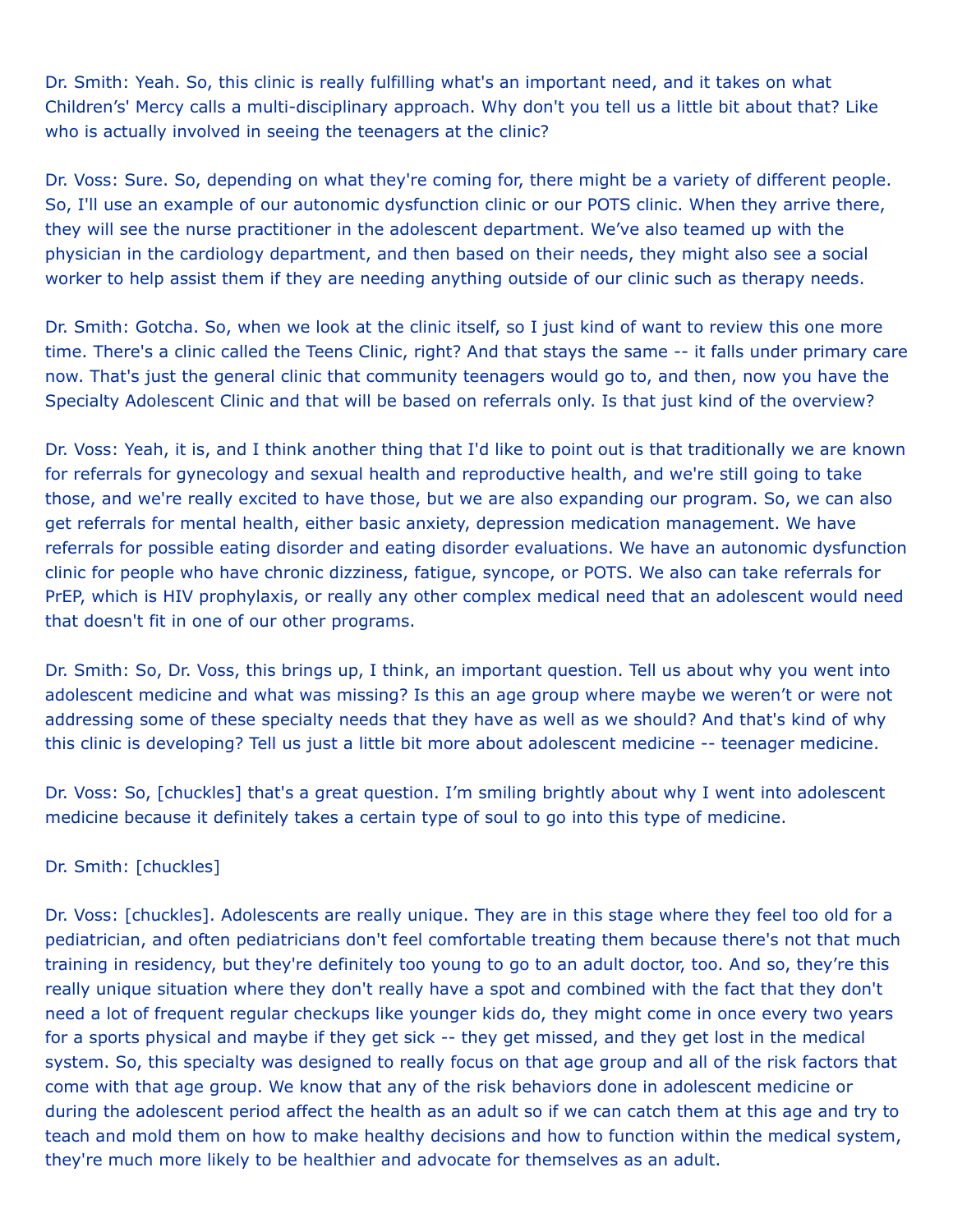Dr. Smith: Well, that sounds awesome, and it sounds like it really is kind of filling in that gap as you say that's even missing in the training of most pediatricians, right...

Dr. Voss: Umm hmm.

Dr. Smith: ...the focus is so much on the neonate...

Dr. Voss: Umm hmm.

Dr. Smith: ...the toddler, you know and we… yeah...the teenager comes along and, you know, sports and, you know, when they get a cold...[chuckles]

Dr. Voss: Right! [chuckles]

Dr. Smith: …that's pretty much when we see them! But obviously there's a lot of things going on! I mean there's a lot of hormonal changes, growth changes. I mean, there's definitely issues that need to be addressed, and so I know you kind of touched on this a little bit earlier on in the interview, but I want to kind of come back to it then. So, at this clinic, kind of what are some of those common issues that you are seeing, and are these common things that a community physician should feel okay about referring to you guys? So, just kind of review some of that.

Dr. Voss: Sure. And so what I think the community physician is used to referring now is like I said, gynecological/reproductive/sexual health. So, if they're having any kind of menstrual issues -- painful periods, not sure how to start a birth control or they tried one -- they don't know where to go next - those are things that they would refer in, and I think the community's pretty comfortable about that, but in addition, say you have a 13-year-old who absolutely won't go to school anymore. They sit at home. The parent's got their wits end about them. They might smoke during the day. They have such high anxiety that even going to school is a problem, and you just don't know what to do -- that would be a great referral. So, the complex kids -- I always say the kids that no one else wants to see… [chuckles]

Dr. Smith: Awww...[chuckles]

Dr. Voss: ...that get kind of pushed around from clinic to clinic...

Dr. Smith: Yeah

Dr. Voss: …are the ones that we really specialize in and so...

Dr. Smith: …okay…

Dr. Voss: ...and then and so maybe another one is – say there's a kid that has like a chronic fatigue, and they have what parents call episodes, and so they've gone to neurology; they've gone to GI; they've gone to a nutritionist, and everything's negative, and you just don't know where to go next. That would be a perfect patient for our autonomic dysfunction clinic. I would just say that if you ever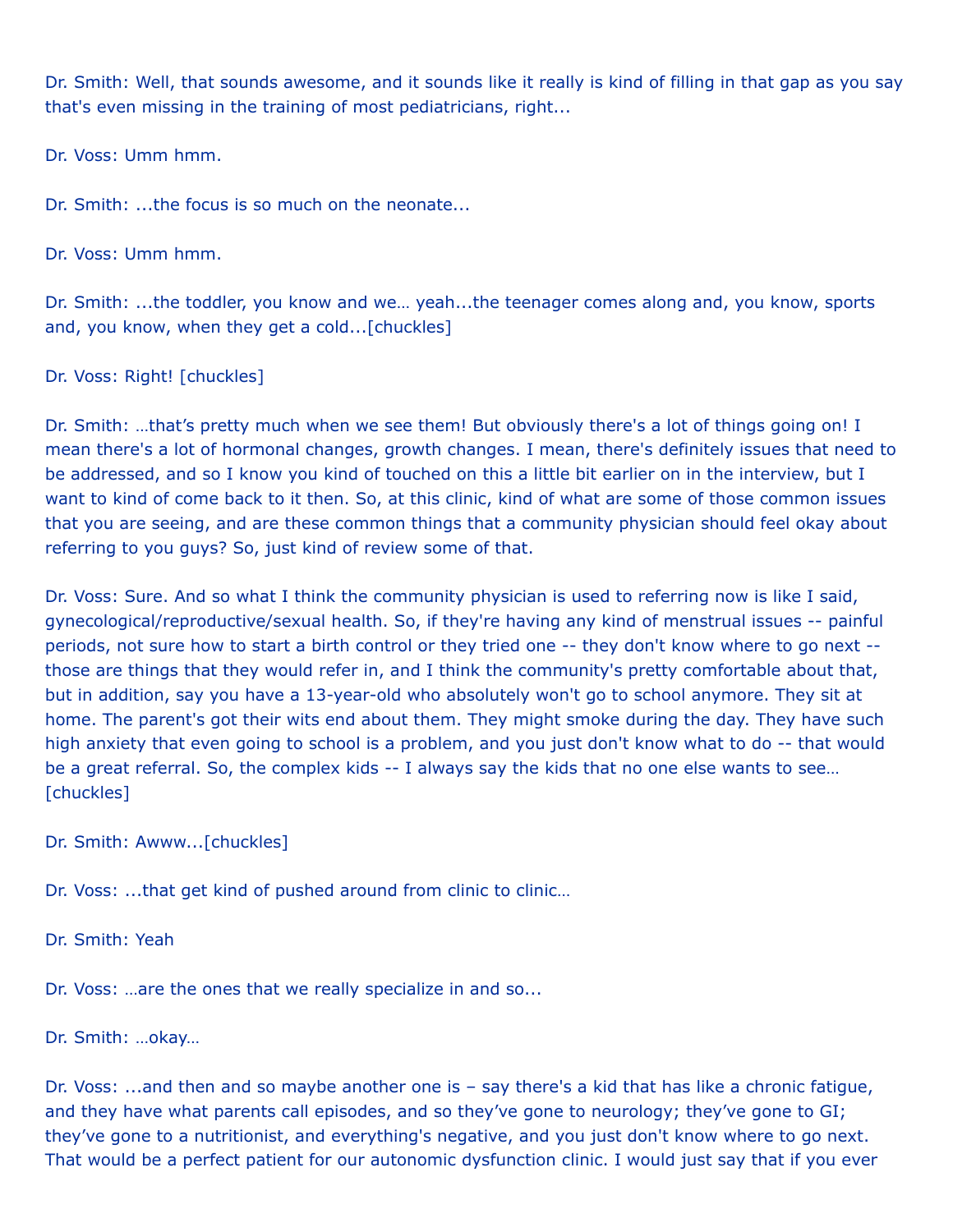have any questions or concerns about a referral our on-call doctor would be happy to speak with you guys...

Dr. Smith: ...okay...

Dr. Voss: ...to talk about next steps.

Dr. Smith: Yeah that was going to be my question then -- what's the best way then because I think that's one of the problems, right? So, a lot of the community physicians, nurse practitioners, maybe they're just not sure, you know, is this really, you know, warranting a referral, so you do have somebody that they can call…

Dr. Voss: Ummm hmmm

Dr. Smith: ...to kind of discuss that case and see if it is appropriate. Do you have that number with you?

Dr. Voss: It's just the Children's Mercy's main phone number, and then...

Dr. Smith: ...okay...

Dr. Voss: ...they would just ask for the adolescent medicine physician on call, and so...

Dr. Smith: That, I'm sure is going to be a great service, yeah.

Dr. Voss: Yeah, so we're happy to either talk with them and say yes, this would be an appropriate referral or even, you know, if they want advice on how to start working something up before they refer, we would be happy to do that, so.

Dr. Smith: So, let's go ahead and end the interview this way, and I know-- I think you're going to laugh when I ask this question, Dr. Voss, but take us through -- if there is -- a typical visit that a patient might experience, and what I mean by that, just walk us through the people they might see and just kind of give us an idea of what that experience is like...

Dr. Voss: [laughs]

Dr. Smith: ...for the teenager.

Dr. Voss: You're right. I am laughing...

Dr. Smith: [chuckles simultaneously]

Dr. Voss: ...and I think it's because there really isn't a typical. Each teenager is so individual and has such individual needs that we really try to cater to that, [chuckles] but I'll try to give you a general overview.

Dr. Smith: Okay.